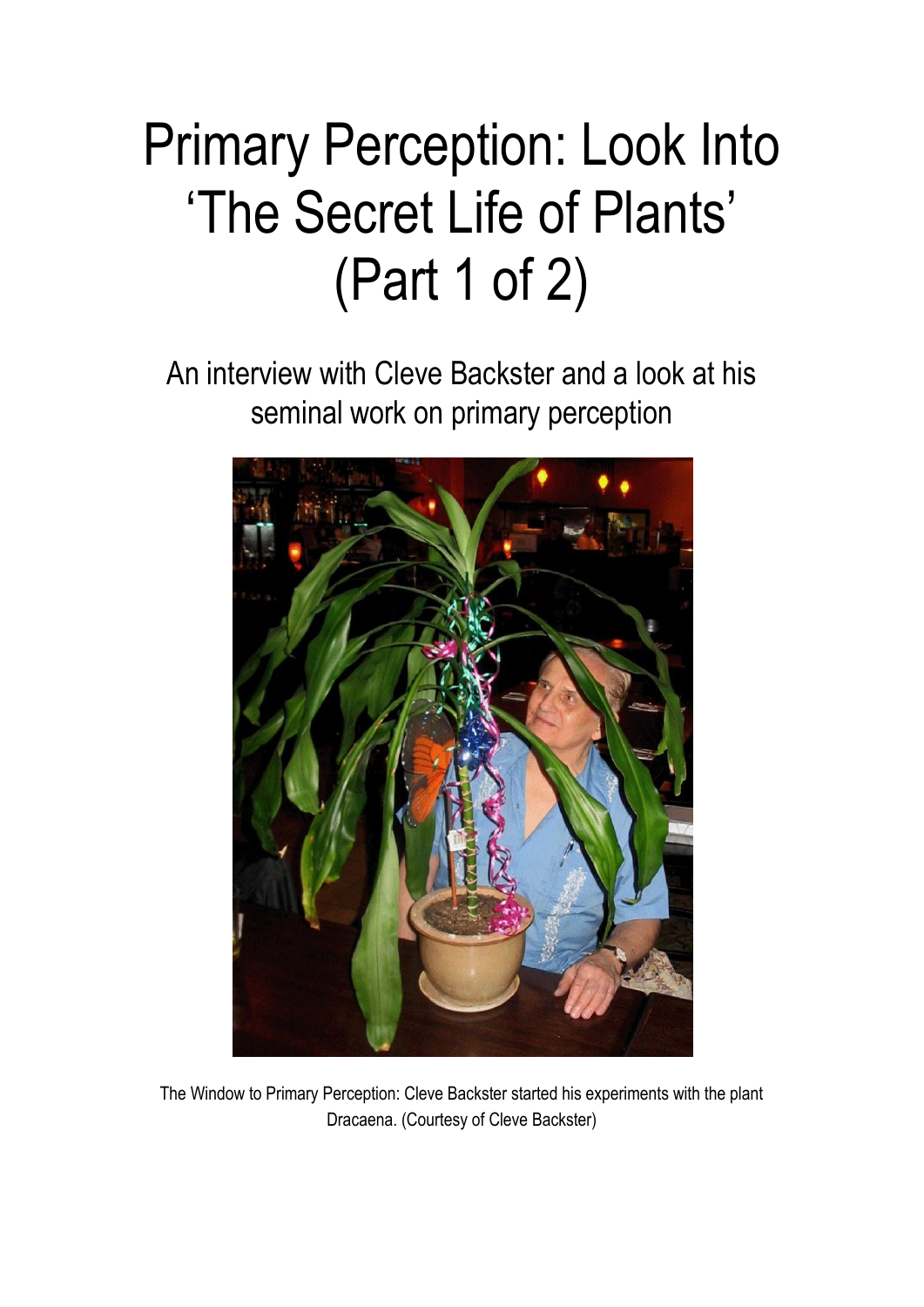*In Beyond Science, Epoch Times explores research and accounts related to phenomena and theories that challenge our current knowledge. We delve into ideas that stimulate the imagination and open up new possibilities. Share your thoughts with us on these sometimes controversial topics in the comments section below.*

There exists a body of research poised to rend apart our modern paradigms—revealing consciousness in places we might not have expected it, and connections between life forms that seem startling and impossible.

Imagine coming into a laboratory with a friend, and the experimenter tells you to simply start up a conversation. After some time, the experimenter stops you and shows you a recording that was taken of the conversation. The audio is of the conversation, but the video is of a line that looks something like a seismograph—which is actually a measure of electrical activity that was taking place in a plant that had been sitting in the corner of the room.

You see, perhaps to your amazement, that with every emotional moment between you and your friend, the plant shows a reaction corresponding to the onset of, for example, surprise, disgust, or embarrassment.

And the reaction happens to look a lot like a person"s reaction to the same sort of event.

This is one variety of experiment that demonstrates the phenomenon of what has been dubbed "primary perception" by Cleve Backster, who made the discovery in 1966 in a series of experiments with plants and other life forms. His research suggests that a basic form of communication exists among all life, down to bacteria and constituent cells of larger organisms, and hence may be "primary," compared to commonly acknowledged forms of perception such as vision or touch.

Backster, a genial and enthusiastic fellow of 85 years, is a former CIA lie detector specialist and has had a deep involvement with scientific research in the polygraph community, where he is highly regarded. He developed the Backster Zone Comparison test in the late 1950s, the technique that is still in general use in military and government agencies for reading polygraphs, and he has run the Backster School of Lie Detection in downtown San Diego, Calif., for the last 30 years.

Backster had his work popularized in the book "The Secret Life of Plants" published in 1973, though he first published his findings in 1968. After "The Secret Life of Plants" came out, Backster made appearances on several talk shows and other media, featuring his perceiving plants. But he has also lectured extensively at scientific conferences. It was his research that got people talking to their plants and spurred the phenomenon of the "houseplant."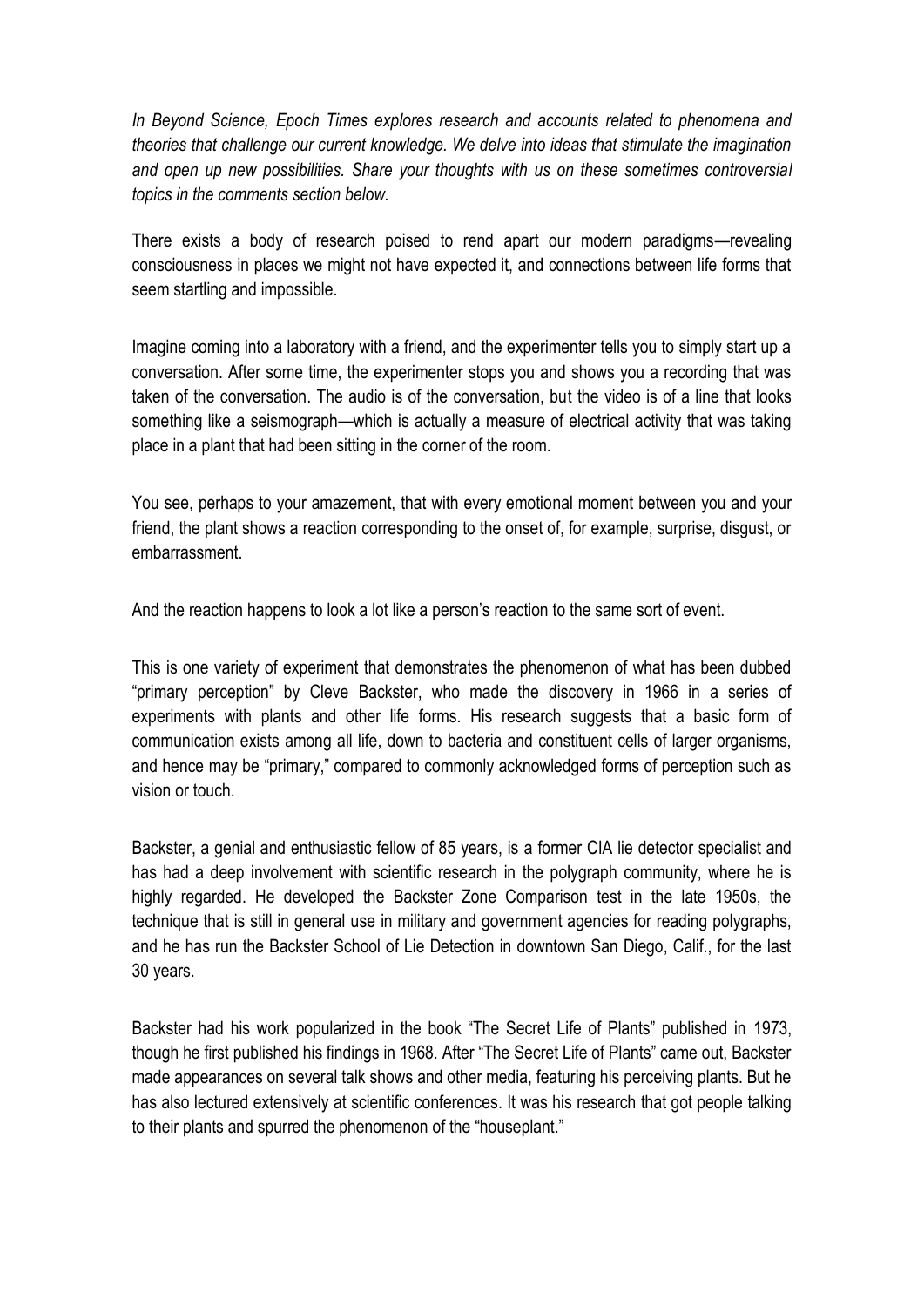## **Beyond Plants**

"The fascinating part of all this," he tells me, "it may have started with plants, but it ended up with human cells. By taking a human cell sample in a test tube and testing it remotely, those cells are attuned to the donor, and this to me is amazing; I mean this has all kinds of implications."

Indeed—Backster has found that our cells respond to our emotions when they are outside of our bodies, even as far away as over 100 miles. When the donor experiences an emotional change, there is a coupled reaction in the cells, which manifests electrically.

"Plants were really just a stumbling block that allowed me to stumble over the phenomenon, and then I kept chasing it for everything that seemed to be causing a reaction in the plants, whether it be bacteria in yogurt, or eggs, and so forth."

Backster found that breaking an egg or dumping it in boiling water will cause a reaction in plants—as if they were sensitive to nearby organisms suffering harm. While one might not think of eggs as having life, it appears they may have some sort of biological activity.

Intriguingly, he also found plants reacting when people used the bathroom next door to his office—which he traced back to urine coming into contact with the disinfectant in urinal cakes.

"I said, if it can cause a reaction, it should be reacting itself; let me figure out how to hook it up," he says, laughing. "So this is what led me right up the line."

Backster went on to monitor bacteria, finding reactions similar to those of plants. He also measured electrical activity in eggs, finding that they, too, seemed to respond to the environment. Ultimately, he measured activity in human cells, such as white blood cells.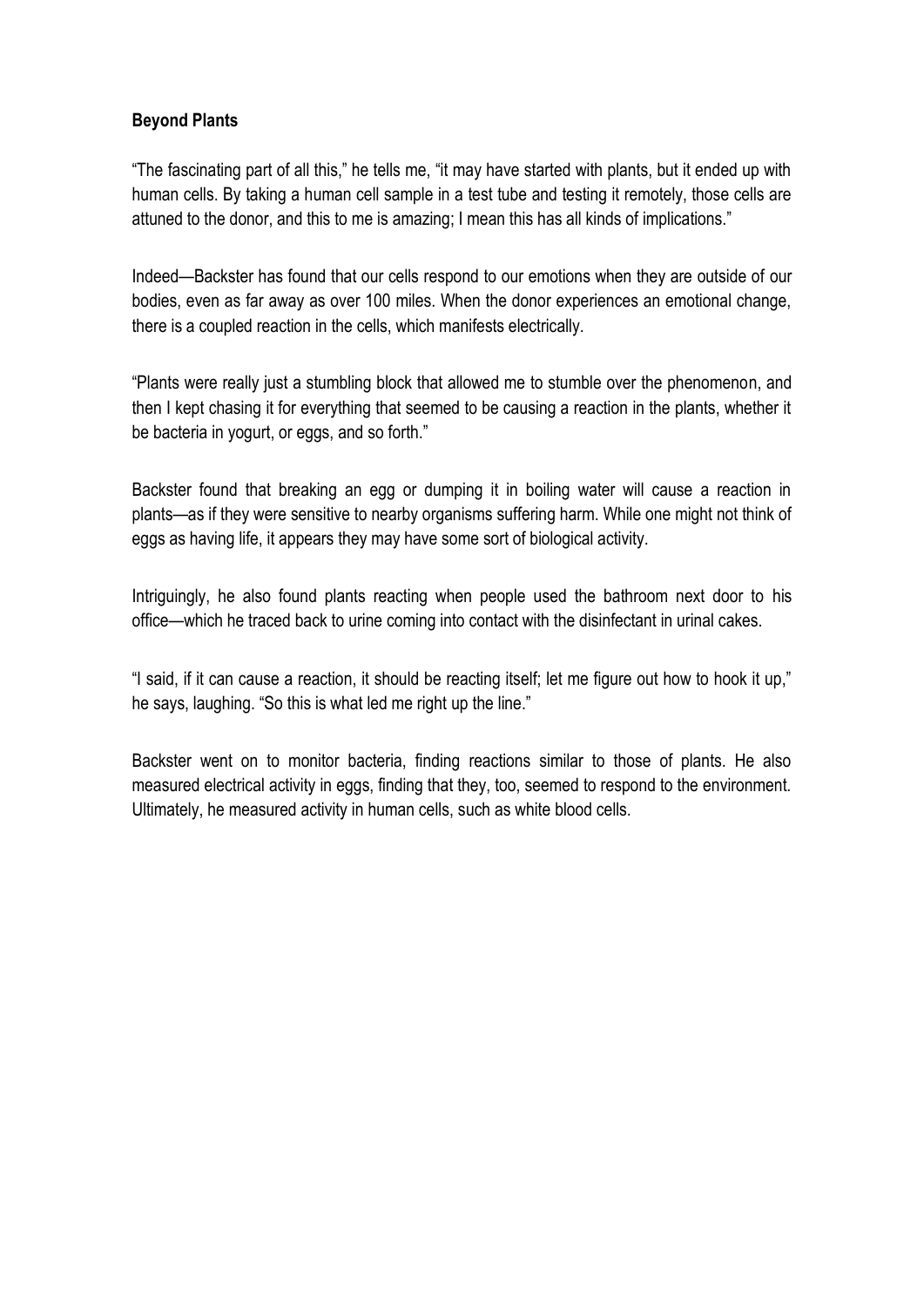# Primary Perception: Look Into "The Secret Life of Plants" (Part 2 of 2)

An interview with Cleve Backster and a look at his seminal work on primary perception



Cleve Backster in his San Diego lab in this file photo, where he investigates primary perception. (Courtesy of Cleve Backster)

*In Beyond Science, Epoch Times explores research and accounts related to phenomena and theories that challenge our current knowledge. We delve into ideas that stimulate the imagination and open up new possibilities. Share your thoughts with us on these sometimes controversial topics in the comments section below.*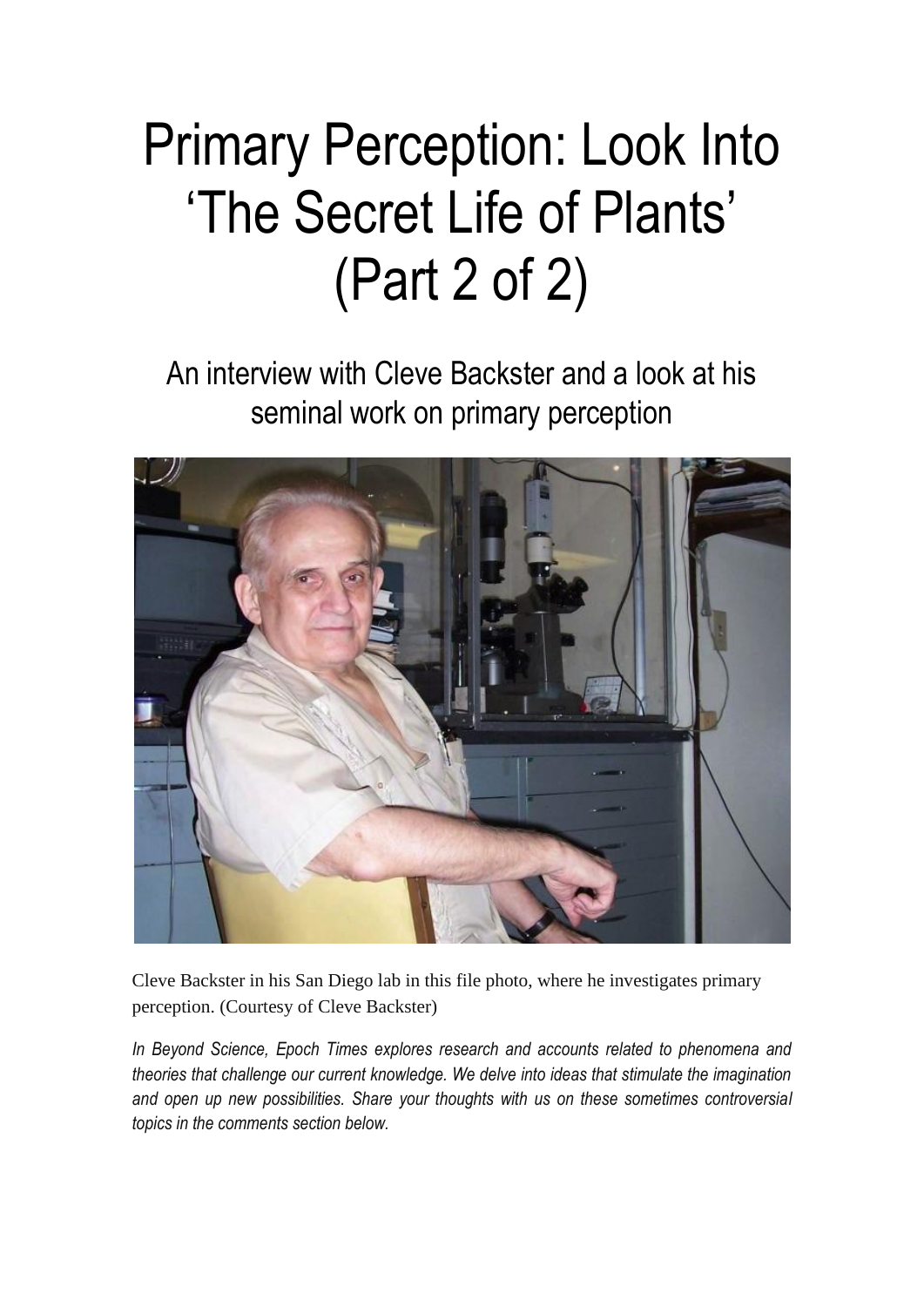*This is second part of the interview with Cleve Backster in a 2 part series.*

Cleve Backster published a book called "Primary Perception: Biocommunication with Plants, Living Foods, and Human Cells" in 2003, the first comprehensive account of his work that he authored himself. In it he details all the different things he monitored—up the line from plants, bacteria, and eggs to animal cells such as blood from beefsteak, to human cells.

"There are so many implications here, it sort of amazes me that people don"t get fired up in the scientific community," he says while laughing.

He has faced decades of cold responses from the academic community, despite presenting his evidence at many conferences and various scientists around the world having replicated his results. His spirits have not let up—he is a man convinced that he has found something important, and won't let the well-known frailty of human beings' ability to accept new ideas put him down.

"And also everything I said in the book is true," he says with a chuckle. "I was very careful about that, that anything in that book is established on fact. I didn"t want people to find a little technicality that wasn't accurate and then say, well, the rest of your work isn't accurate."

He has also followed the same approach when it comes to the reasons why this phenomenon exists. By not engaging in theorizing that might be shown to be incorrect, he has hoped to avoid scenarios where people throw out his data with his speculations.

#### **Potential Explanations From Physics**

Though Backster doesn"t publish speculation concerning an explanation for primary perception, one of the more promising leads for understanding primary perception in terms of existing theories has to do with a phenomenon in quantum physics known as nonlocality.

Nonlocality is something predicted by quantum physics that Einstein called "spooky action at a distance"—the idea that particles may somehow be connected with each other across space.

It has been shown in experiments that when a pair of photons (packets of light) is emitted from an excited atom, when experimenters change the polarity of one photon (by passing it through a sort of filter), the polarity of the other is also affected, and the change takes place in less time than it would take for light to travel from one particle to the other.

When photons show this relationship, they are said to be entangled. So one might wonder, how far does nonlocality go? Is it only for small particles, or could larger systems possibly be entangled, too? And if life forms might be entangled with each other, what would it look like?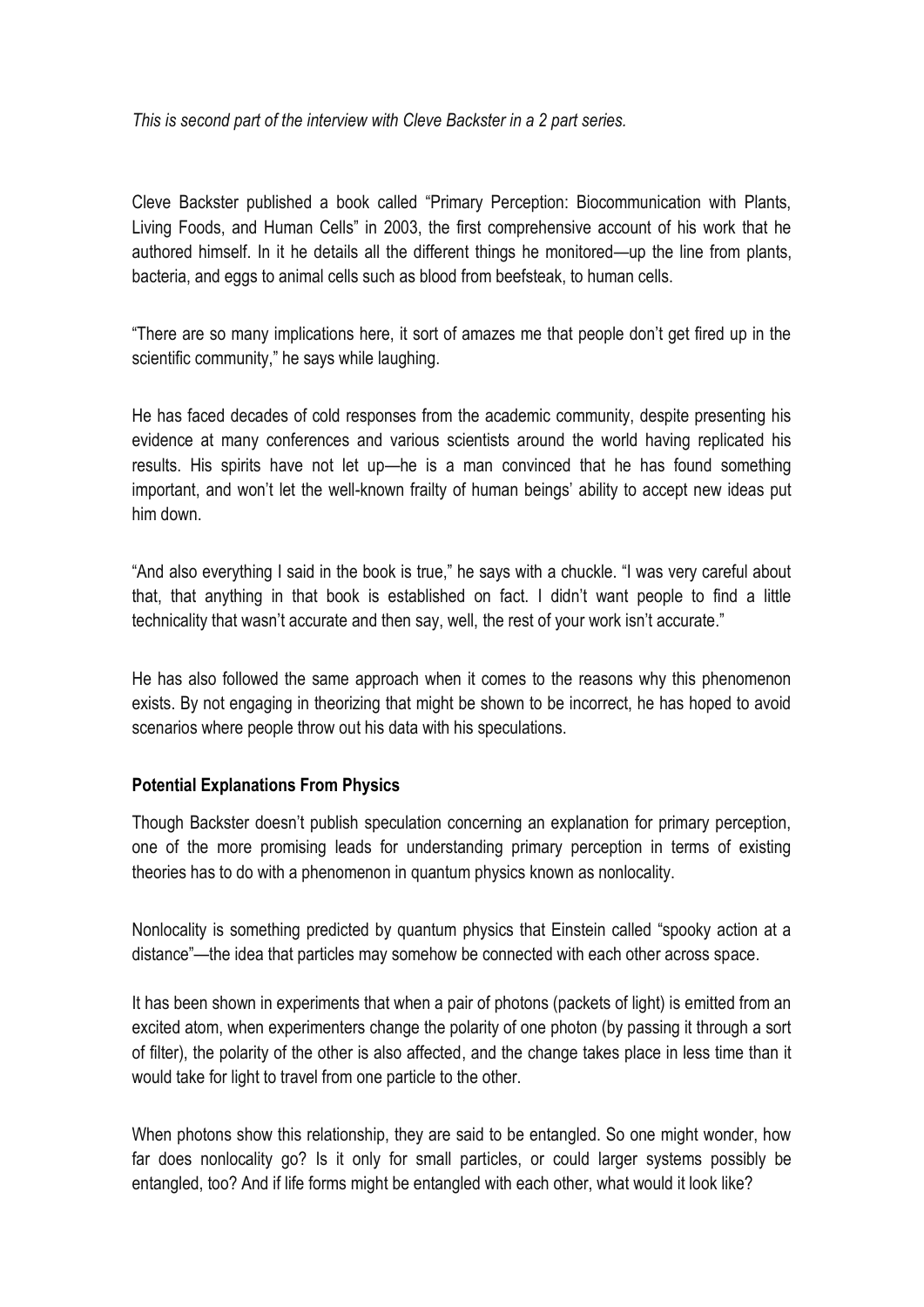If nonlocality does extend to the level of life and mind, then what has been called primary perception may be evidence of exactly this: Backster"s findings show a signal that appears not to be affected by distance or intervening material that would block electromagnetic waves.

#### **Reception**

Though there was great popular interest in Backster"s results in the 1970s, the scientific community has still not warmed to the idea. One ostensible reason was a failed attempt to replicate Backster's first published experiment by another group of scientists, which was then published in the prominent journal Science in 1975.

But according to Backster in his book, the scientists (and others who have tried but failed) did not observe all the proper scientific controls.

One particularly important control that Backster discovered was necessary was that one cannot look at the output from the plant (or whatever else one might be monitoring) while it is occurring observing it in progress blocks the responses.

With an unusual phenomenon such as primary perception, not observing all the controls that the original investigator found were required to elicit the effect amounts to sloppy science.

However, the possibility that looking at the output would affect the results does not make sense within the modern paradigms of science, so those carrying out the replications likely did not think such controls would make any difference.

It has been said that plant biologists tend to be a particularly conservative lot, and some prominent scientists at the time rejected the possibility that plants could exhibit any sort of electrical activity, much less have any perceptual capabilities.

"When you are talking with those individuals [the skeptics], the implications are profound and it really puts them to the test whether they want to be a true scientist and explore it or whether they sort of want to stay away from it," Backster says.

"You don"t have that problem [resolute skepticism] with someone who isn"t in a position of having to defend the body of scientific knowledge," Backster says.

Today, however, the presence of electrical activity in plants is increasingly accepted. Scientists in the field of plant neurobiology have found that plants exhibit signals that look much like neuronal activity in animals. However, these are not the same signals that Backster has investigated.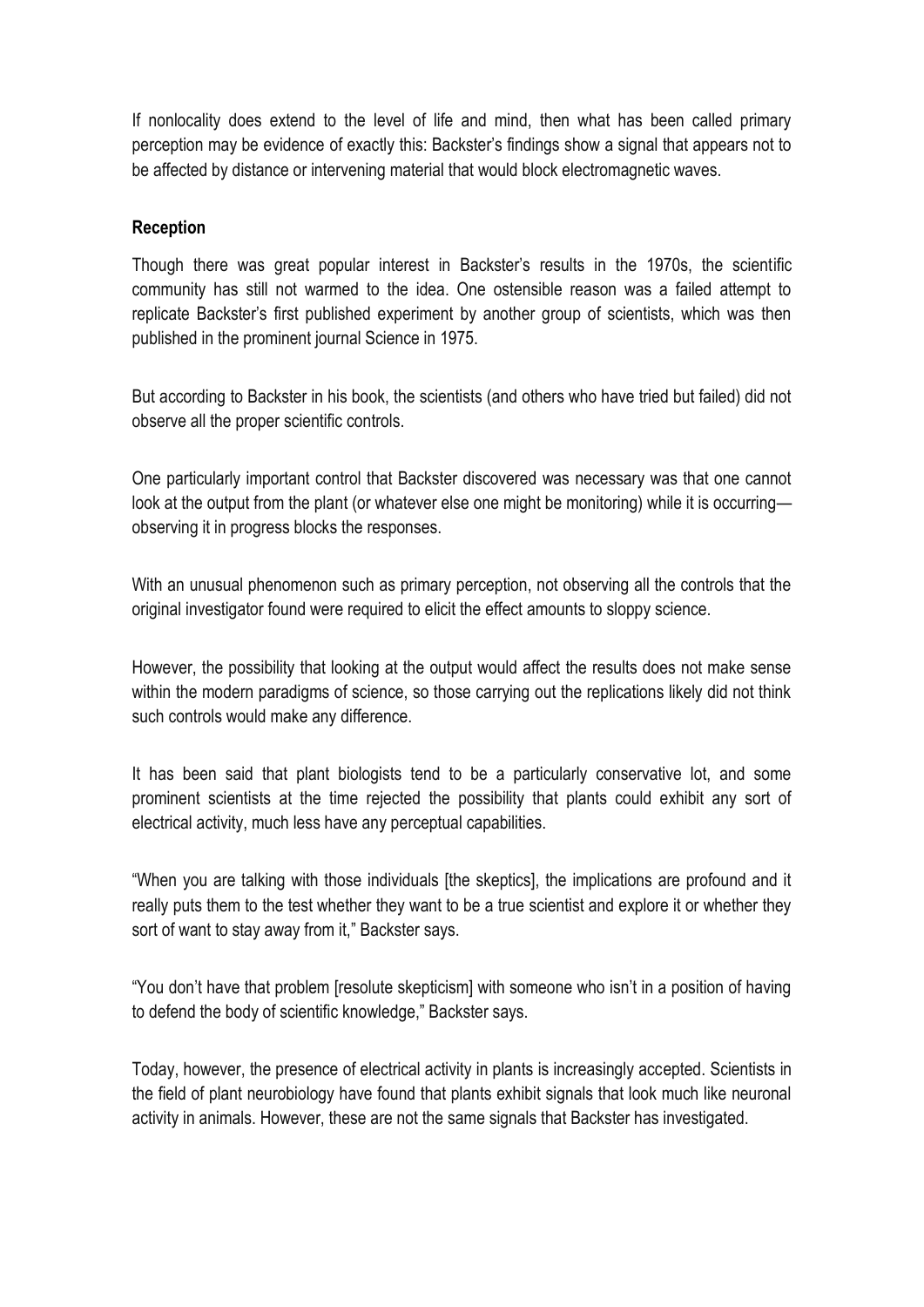Though Backster does not have a Ph.D., his attitude and investigations have shown him to be much more in the spirit of true science than those who have rejected his work out of hand.

The findings have been replicated by others, including Russian scientist Alexander Dubrov and Marcel Vogel, who was at IBM at the time of his studies, as reported in "The Secret Life of Plants." The author of this article also completed his undergraduate honor"s thesis on the topic, showing significant results pointing toward plant sensitivity to human interaction.

## **Getting Others to Investigate**

All along, Backster has been open to helping people investigate on their own. And as long as the controls are observed, these signals do come through—this author has observed them firsthand, in Backster"s lab in San Diego and in his own investigations, as well as in videos of experiments done by Backster.

"For people who want to get involved or become acquainted with the possibility of this phenomenon existing—they"ve got to keep it spontaneous," he explains.

Backster recommends recording what is happening in the room with one camera, and with another camera, capturing the output from the measuring device.

"Then afterward, play that back, and they"re going to be amazed at seeing the synchronicity of things that do occur—as long as you keep it spontaneous."

After he described primary perception, Backster hoped that people"s curiosity would lead them to honestly investigate it.

"This should be a good strong clue that something is there; it"s up to them then to structure some kind of a repeatable experiment," he says.

"There"s a big conflict again between spontaneity and repeatability," he explains.

Most of science confirms the existence of a new phenomenon by trying to repeatedly elicit it under the same conditions many times. But things relating to consciousness and mental phenomena may not fit that approach. For example, just because someone doesn"t laugh at a joke the fourth time they"ve heard it doesn"t mean the joke isn"t funny. It is just that the phenomenon does not lend itself to that particular kind of repeatability.

"So somehow or another they need to get around that, but not use that as an excuse as something that can't be proven," he says.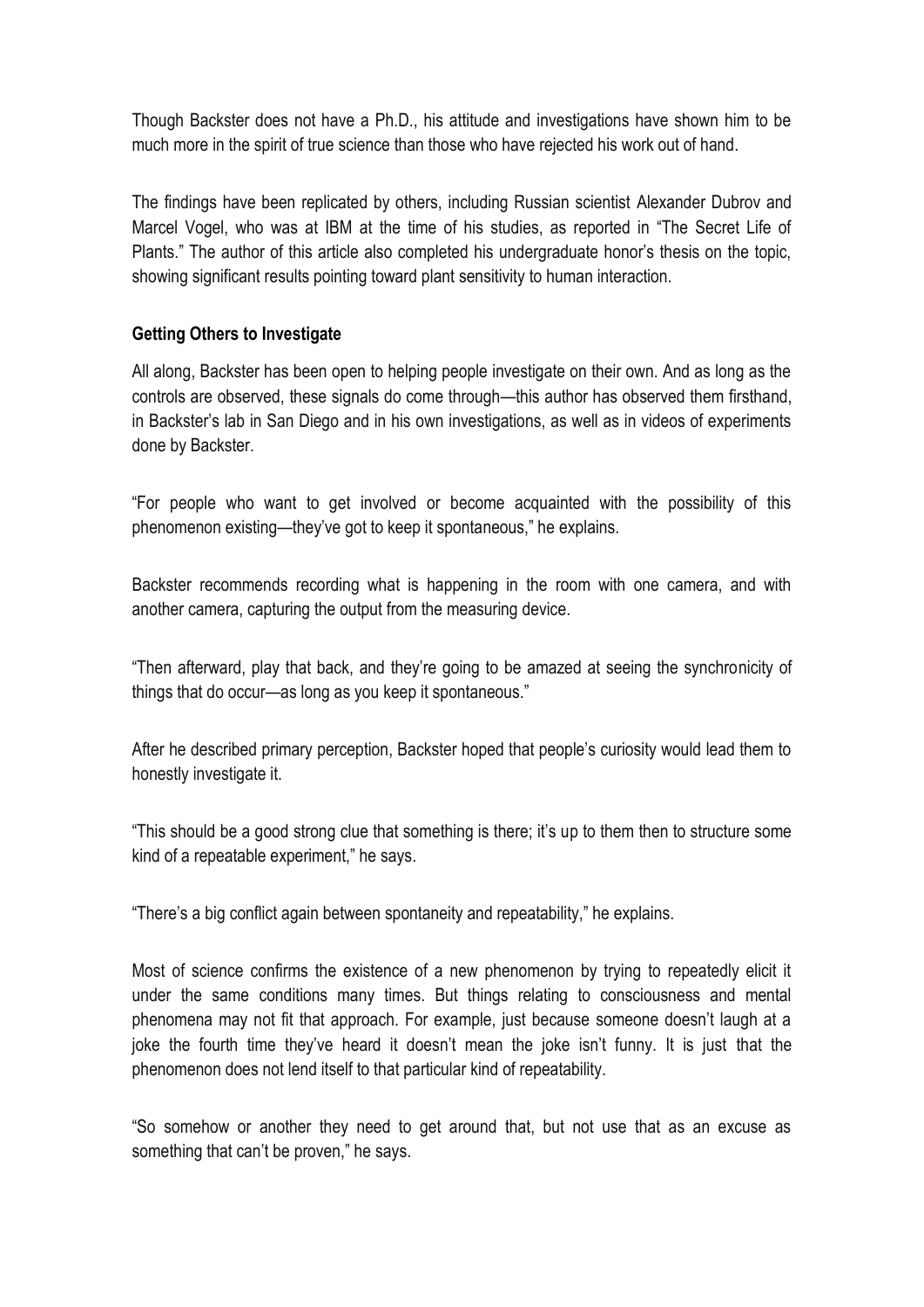## **The Future**

Right now, Backster is looking for someone else to carry the torch of primary perception research, or at least to help him in further investigations.

"My point now is I"ve supported a research facility here for about 27 years," he says, "but it"s at a point of not being able to do everything myself."

"I"ve got to try to get enough funding to have at least one staff member that can help out, because to have to try to think of these things and figure out ways to finance them," he laughs, "and conduct the research and through all the aftermath afterward, just gets too much for one person."

After 40 years without much concrete support for his research efforts, Backster says that "sometimes you get the feeling that a lot of the more established scientific groups just hope that you"ll run out of steam, just wear yourself down, and run out of money or something and go away. But I'm not prone to do that," he says, laughing.

"I don"t want to go away. I"m just offended at the idea that something so obvious and so easily observed as this is, could be, if it is, deliberately overlooked by people who claim to be scientists—that just doesn't fit the definition of what a scientist is."

Backster started the Backster Research Foundation Inc. in 1965 as a nonprofit research foundation to help fund his work. It is in good standing, and donations are tax-deductible. But funding has not been overly forthcoming over the decades.

"It"s a very competitive thing, as far as money is concerned," he explains. "I"ve lectured before a lot of scientific groups; [the importance of this] should be so apparent that people would at least ask you if you need some help!" he says.

"I guess I"m starting to think that that"s pretty naïve, because if you don"t ask for money yourself, you"re not going to get it," he says. Backster and his publisher have looked into getting grants, but it can be difficult without connections to an academic institution.

Backster has also hoped that he could help make available an inexpensive, hand-held device that could magnify these signals so that more people can do their own investigations. He especially hopes that students and young people might be able to get their hands on one.

"I think a lot of things would be uncovered that they would find amazing," he says.

"All living things are putting out these very subtle signals, they"re microvolt signals. And by amplifying these, then comparing them, the tracing, let"s say, or recording on your computer